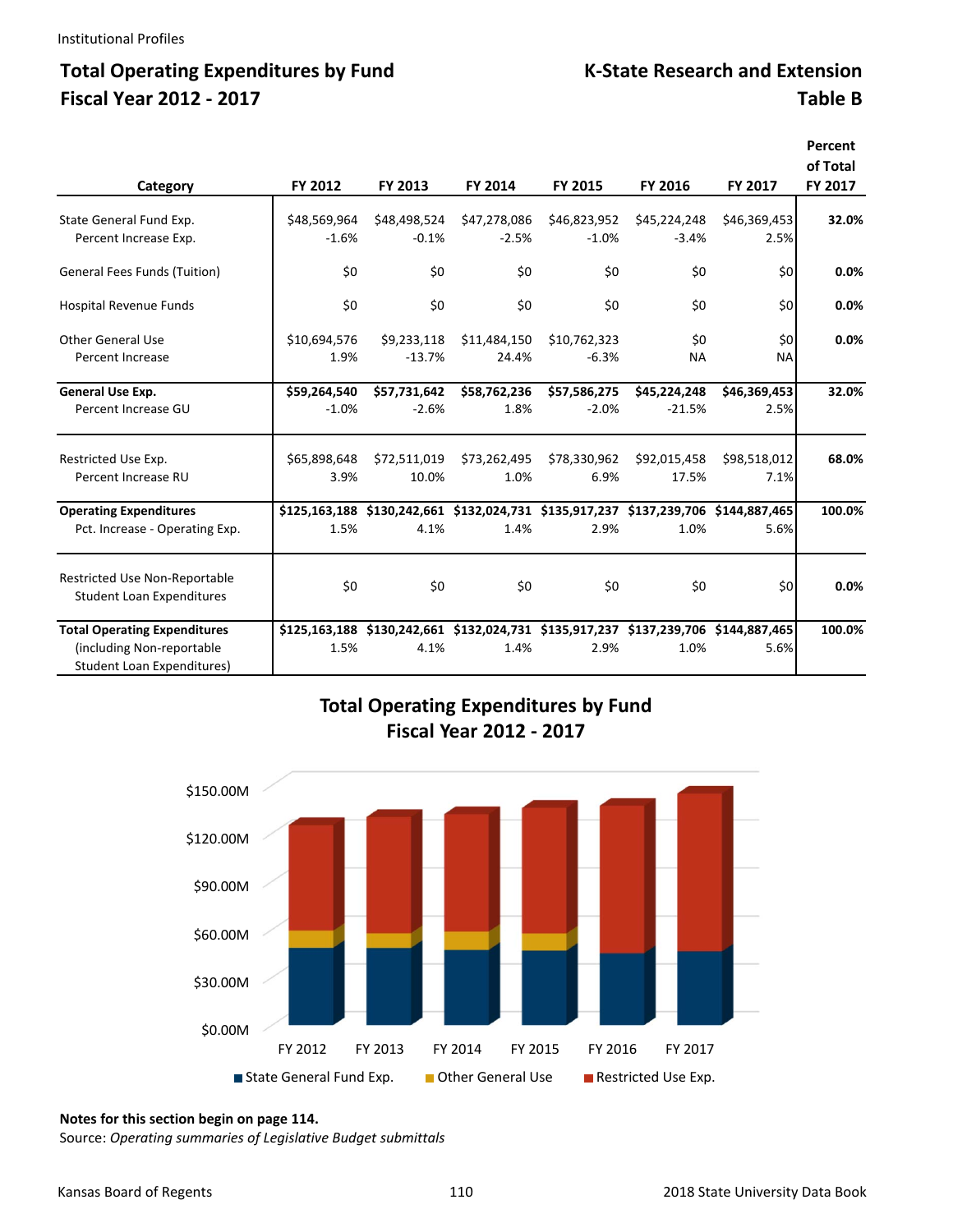## All Funds Operating Expenditures by Program K-State Research and Extension **Fiscal Year 2012 ‐ 2017 Table C**

| Category                                                                                               | FY 2012       | FY 2013      | FY 2014      | FY 2015                                                                             | FY 2016      | FY 2017      | % Change<br>FY 12 - 17 |
|--------------------------------------------------------------------------------------------------------|---------------|--------------|--------------|-------------------------------------------------------------------------------------|--------------|--------------|------------------------|
| Instruction                                                                                            | \$187,821     | \$0          | \$106,101    | \$78,385                                                                            | \$0          | \$8,654      | <b>NA</b>              |
| <b>Academic Support</b>                                                                                | \$137,190     | \$136,902    | \$135,216    | \$136,853                                                                           | \$46,881     | \$134,862    | $-1.7%$                |
| <b>Student Services</b>                                                                                | \$0           | \$0          | \$0          | \$0                                                                                 | \$0          | \$0          | <b>NA</b>              |
| <b>Institutional Support</b>                                                                           | \$55,838      | \$0          | \$0          | \$0                                                                                 | \$0          | \$0          | <b>NA</b>              |
| <b>Educational Program</b>                                                                             | \$380,849     | \$136,902    | \$241,317    | \$215,238                                                                           | \$46,881     | \$143,516    | $-62.3%$               |
| <b>Physical Plant</b>                                                                                  | \$366,152     | \$521,223    | \$713,482    | \$362,955                                                                           | \$902,351    | \$1,381,025  | 277.2%                 |
| Research                                                                                               | \$76,640,712  | \$81,203,270 | \$82,726,315 | \$83,450,239                                                                        | \$82,983,298 | \$89,380,035 | 16.6%                  |
| <b>Public Service</b>                                                                                  | \$47,775,475  | \$48,381,266 | \$48,272,365 | \$51,628,112                                                                        | \$53,306,775 | \$53,982,889 | 13.0%                  |
| Scholarships and Fellowships                                                                           | \$0           | \$0          | \$0          | \$0                                                                                 | \$0          | \$0          | <b>NA</b>              |
| Other (including Transfers)                                                                            | \$0           | \$0          | \$71,252     | \$260,693                                                                           | \$401        | \$0          | <b>NA</b>              |
| <b>Total Educ. and General</b>                                                                         | \$125,163,188 |              |              | \$130,242,661 \$132,024,731 \$135,917,237 \$137,239,706 \$144,887,465               |              |              | 15.8%                  |
| <b>Auxiliary Enterprises</b>                                                                           | \$0           | \$0          | \$0          | \$0                                                                                 | \$0          | \$0          | <b>NA</b>              |
| <b>Operating Expenditures</b>                                                                          |               |              |              | \$125,163,188 \$130,242,661 \$132,024,731 \$135,917,237 \$137,239,706 \$144,887,465 |              |              | 15.8%                  |
| Restricted Use Non-Reportable<br><b>Student Loan Expenditures</b>                                      | \$0           | \$0          | \$0          | \$0                                                                                 | \$0          | \$0          | <b>NA</b>              |
| <b>Total Operating Expenditures</b><br>(including Non-reportable)<br><b>Student Loan Expenditures)</b> | \$125,163,188 |              |              | \$130,242,661 \$132,024,731 \$135,917,237 \$137,239,706 \$144,887,465               |              |              | 15.8%                  |

**Notes for this section begin on page 114.**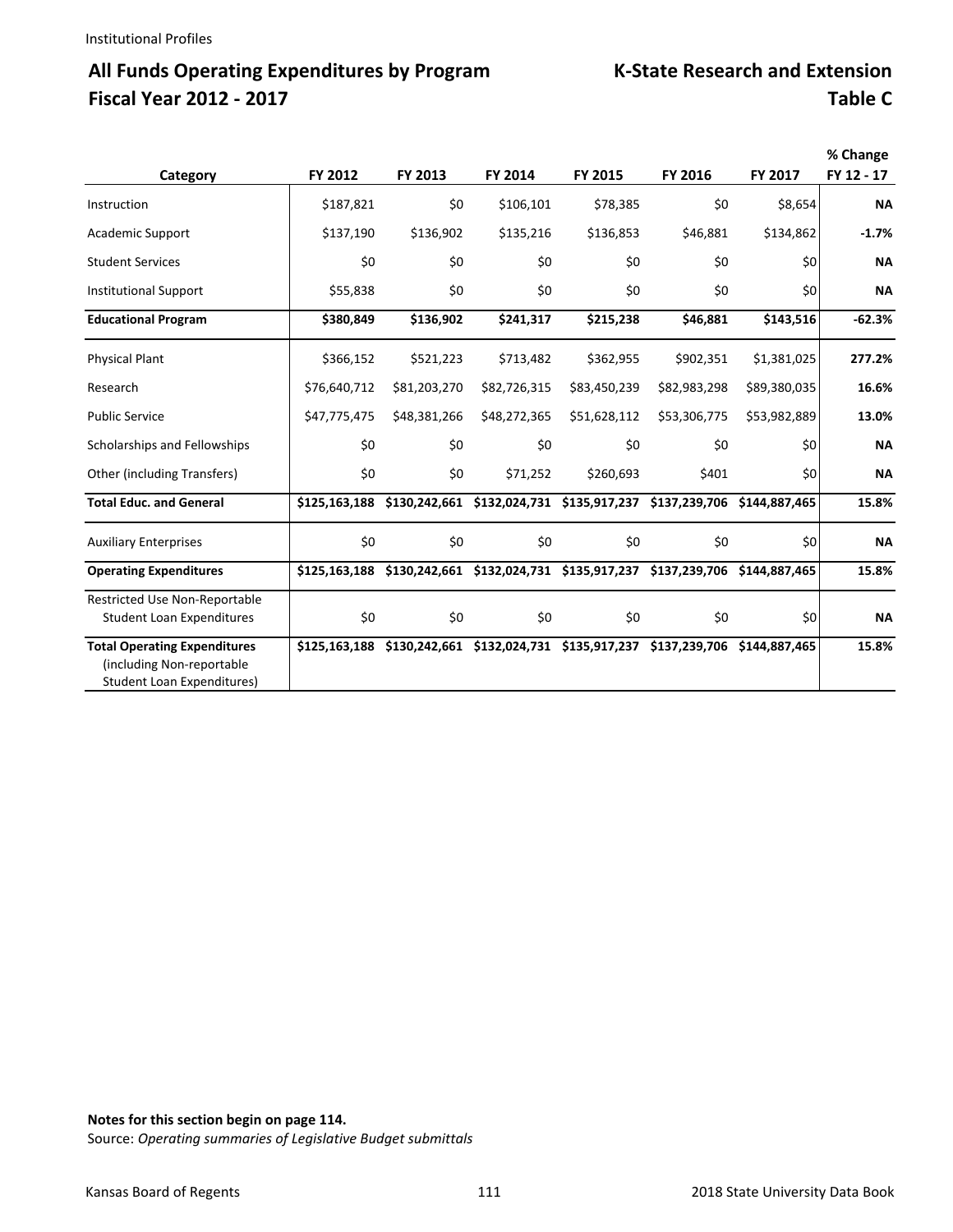# **General Use Operating Expenditures by Program Fiscal Year 2012 - 2017**

|  | <b>K-State Research and Extension</b> |
|--|---------------------------------------|
|  | <b>Table D</b>                        |

| Category                       | FY 2012      | FY 2013      | FY 2014      | FY 2015      | FY 2016      | FY 2017      | % Change<br>FY 12 - 17 |
|--------------------------------|--------------|--------------|--------------|--------------|--------------|--------------|------------------------|
|                                |              |              |              |              |              |              |                        |
| Instruction                    | \$0          | \$0          | \$4          | \$0          | \$0          | \$0          | <b>NA</b>              |
| <b>Academic Support</b>        | \$136,853    | \$136,902    | \$135,216    | \$136,853    | \$0          | \$85,201     | <b>NA</b>              |
| <b>Student Services</b>        | \$0          | \$0          | \$0          | \$0          | \$0          | \$0          | <b>NA</b>              |
| <b>Institutional Support</b>   | \$0          | \$0          | \$0          | \$0          | \$0          | \$0          | <b>NA</b>              |
| <b>Educational Program</b>     | \$136,853    | \$136,902    | \$135,220    | \$136,853    | \$0          | \$85,201     | <b>NA</b>              |
| <b>Physical Plant</b>          | \$159,386    | \$275,153    | \$492,823    | \$239,094    | \$323,160    | \$659,859    | 314.0%                 |
| Research                       | \$33,285,933 | \$32,998,602 | \$34,046,029 | \$33,276,119 | \$27,008,152 | \$28,109,857 | $-15.6%$               |
| <b>Public Service</b>          | \$25,682,368 | \$24,320,985 | \$24,016,912 | \$23,673,516 | \$17,892,535 | \$17,514,536 | $-31.8%$               |
| Scholarships and Fellowships   | \$0          | \$0          | \$0          | \$0          | \$0          | \$0          | <b>NA</b>              |
| Other (including Transfers)    | \$0          | \$0          | \$71,252     | \$260,693    | \$401        | \$0          | <b>NA</b>              |
| <b>Total Educ. and General</b> | \$59,264,540 | \$57,731,642 | \$58,762,236 | \$57,586,275 | \$45,224,248 | \$46,369,453 | $-21.8%$               |
| <b>Auxiliary Enterprises</b>   | \$0          | \$0          | \$0          | \$0          | \$0          | \$0          | <b>NA</b>              |
| <b>Total General Use Exp.</b>  | \$59,264,540 | \$57,731,642 | \$58,762,236 | \$57,586,275 | \$45,224,248 | \$46,369,453 | $-21.8%$               |

**Notes for this section begin on page 114.**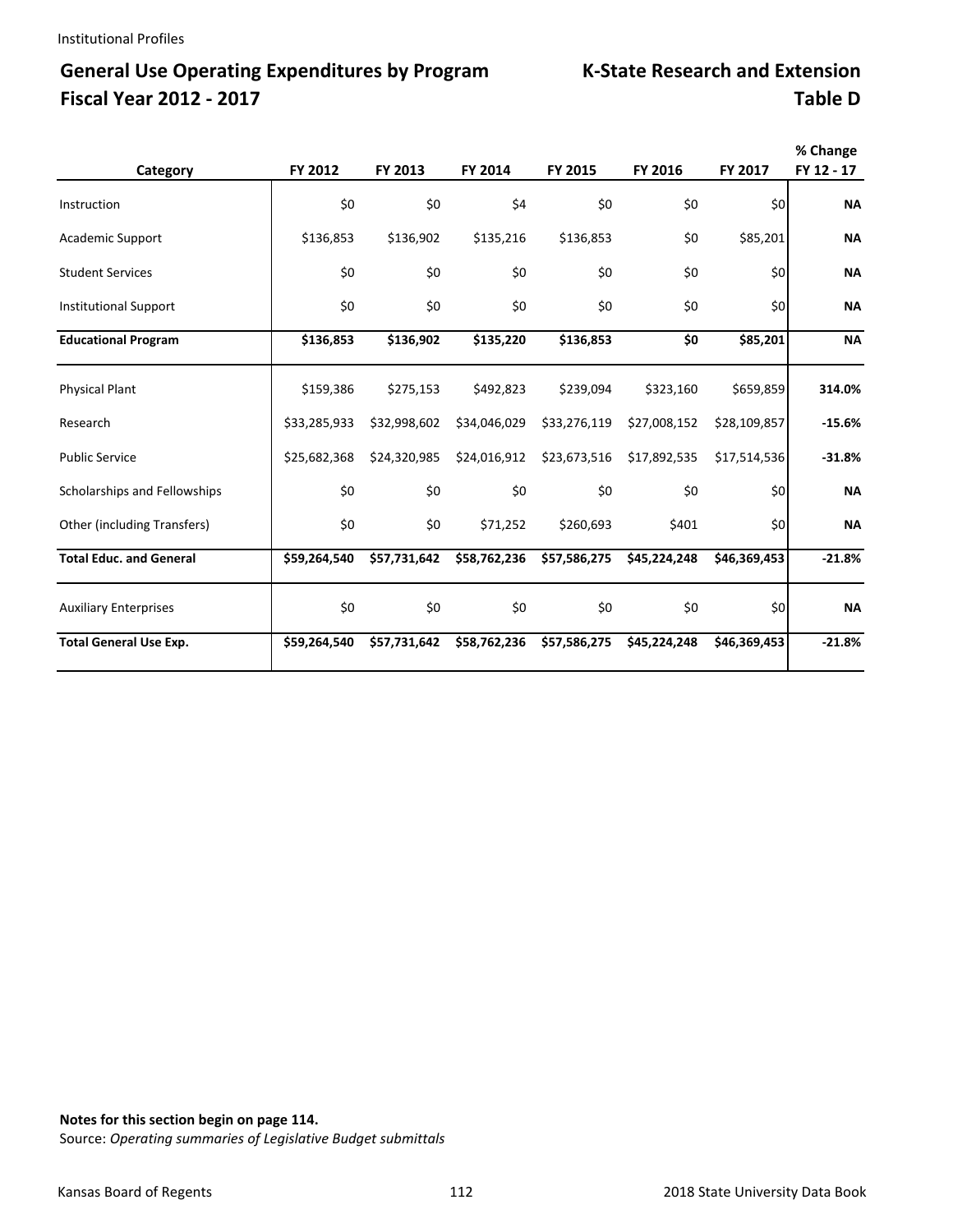## General Use Operating Expenditures by Object K-State Research and Extension **Fiscal Year 2012 ‐ 2017 Table E**

| Category                            | FY 2012      | FY 2013      | FY 2014      | FY 2015      | FY 2016      | FY 2017      | % Change<br>FY 12 - 17 |
|-------------------------------------|--------------|--------------|--------------|--------------|--------------|--------------|------------------------|
| Classified - FTE                    | 169.9        | 157.0        | 156.8        | 152.8        | 136.3        | 124.2        | $-26.9%$               |
| Classified - Expenditures           | \$5,782,436  | \$5,714,653  | \$5,605,235  | \$5,690,759  | \$5,242,002  | \$5,067,794  | $-12.4%$               |
| Unclassified - FTE                  | 504.7        | 454.2        | 456.5        | 446.8        | 339.9        | 317.6        | $-37.1%$               |
| Unclassified - Expenditures         | \$33,477,560 | \$32,081,487 | \$32,606,030 | \$32,624,843 | \$25,444,346 | \$26,459,830 | $-21.0%$               |
| <b>Student Wages Expenditures</b>   | \$248,890    | \$258,426    | \$242,864    | \$259,943    | \$101,236    | \$145,058    | $-41.7%$               |
| Health Insurance                    | \$4,190,672  | \$4,525,809  | \$4,240,285  | \$4,199,440  | \$3,344,841  | \$3,288,222  | $-21.5%$               |
| All Other Fringe                    | \$7,522,125  | \$7,266,141  | \$7,385,627  | \$6,985,836  | \$6,240,565  | \$6,242,107  | $-17.0%$               |
| <b>Subtotal Salaries - FTE</b>      | 674.7        | 611.2        | 613.3        | 599.7        | 476.2        | 441.7        | $-34.5%$               |
| <b>Subtotal Salaries - Exp.</b>     | \$51,221,683 | \$49,846,516 | \$50,080,041 | \$49,760,821 | \$40,372,990 | \$41,203,011 | $-19.6%$               |
| <b>Other Operating Expenditures</b> | \$7,883,471  | \$7,609,973  | \$8,189,372  | \$7,586,360  | \$4,528,098  | \$4,506,583  | $-42.8%$               |
| <b>Utilities</b>                    | \$159,386    | \$275,153    | \$492,823    | \$239,094    | \$323,160    | \$659,859    | 314.0%                 |
| <b>Total General Use Exp.</b>       | \$59,264,540 | \$57,731,642 | \$58,762,236 | \$57,586,275 | \$45,224,248 | \$46,369,453 | $-21.8%$               |

**Notes for this section begin on page 114.**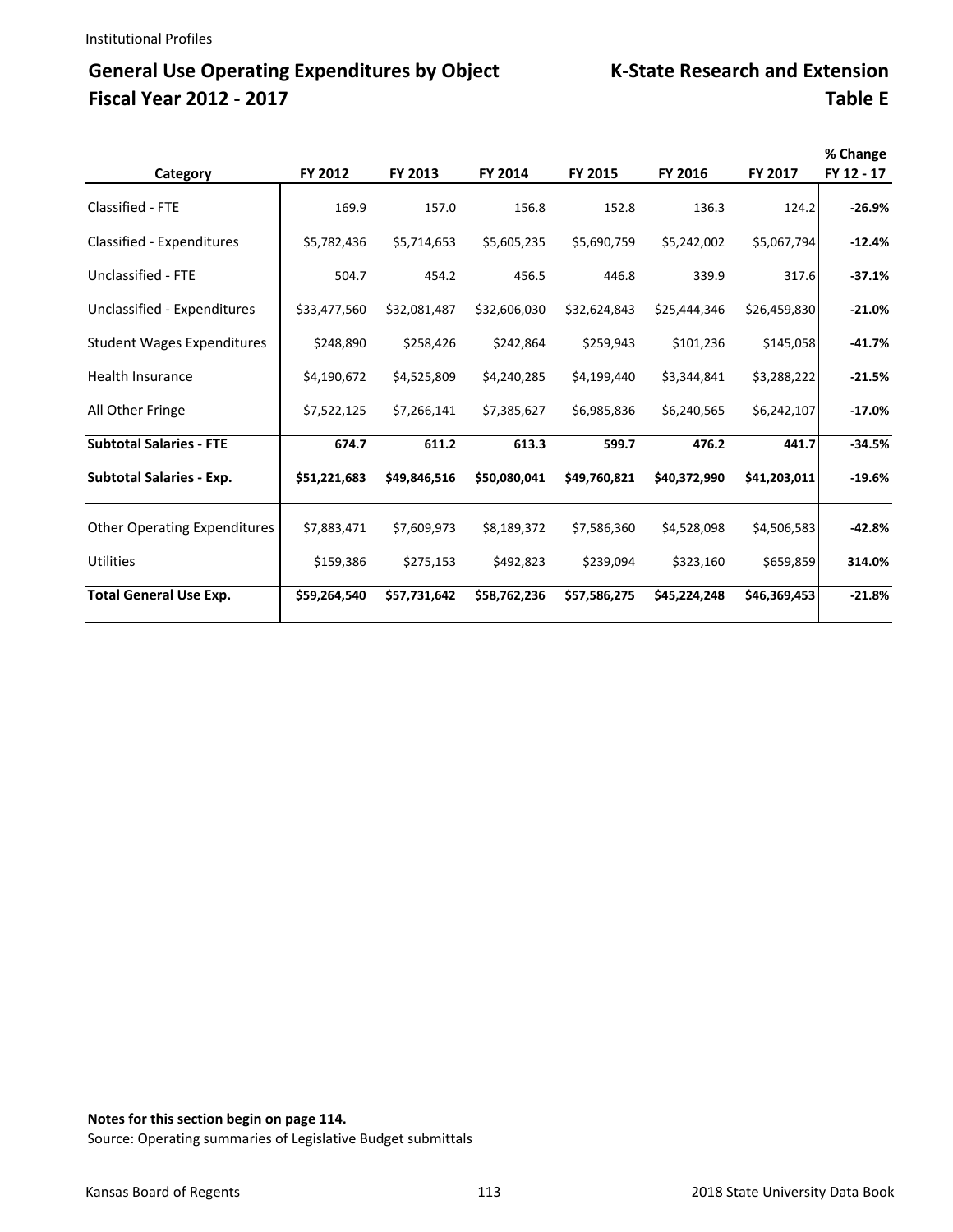### Institutional Profiles Notes – Kansas State University Extension Systems and Agricultural Research Programs (KSRE)

#### **General Notes:**

- 1. Kansas State University Extension Systems & Agricultural Research Programs (KSRE) does not contain student enrollment and demographic data as ESARP primarily serves a research and service function.
- 2. Kansas State University Extension Systems & Agricultural Research Programs (KSRE) was established as a separate budget unit in Fiscal year 1993 by the merger of Kansas Agricultural Experiment Station (KAES), the Cooperative Extension Service (CES), the International Grain, and the Mean and Livestock programs. All programs previously part of the KSU budget but under the jurisdiction of the Dean of Agricultural (except for the Office of Academic programs and Office of the Dean) are included in the separate agency administered by the Dean of Agriculture.
- 3. Kansas State University Extension Systems & Agricultural Research Programs (KSRE) is a statewide network of educators sharing unbiased, research‐based information and expertise on issues important to Kansas. It has established local, state, regional, national, and international partnerships. It is dedicated to a safe, sustainable, competitive food and fiber system and to strong, healthy communities, families, and youth through integrated research, analysis and education. With more than 125 years of research and 100 years of extension, KSRE has been improving the quality of life and standard of living for Kansans for a century. This integrated system connects the university to every county through locally based educators who serve as sources of objective information.
- 4. Extension Systems and Agricultural Research Programs of Kansas State University separate state agency for purpose of governor's budget report and related legislative measures; title for such purpose. For the purpose of preparation of the governor's budget report and related legislative measure or measures for submission to the legislature, the Extension Systems and Agriculture Research Programs of Kansas State University shall be considered a separate state agency and shall be titled for such purpose as the "Kansas State University — Extension Systems and Agriculture Research Programs." The budget estimates and requests of such systems and programs shall be presented as a state agency separate from Kansas State University, and such separation shall be maintained in the budget documents and reports prepared by the director of the budget and the governor, or either of them, including all related legislative reports and measures submitted to the legislature.

#### **Table B: Total Operating Expenditures by Fund**

1. K‐State Research and Extension requested and received permission to re‐designate their federal land grant funds from General use to Restricted Use. Due to this reclassification, the other general use funds which were included in the FY 2017 Budget Request Document as the summary by funding source for FY 2015 actuals are not included in the FY 2018 Budget Request Document, which affects the amount used for "Other General Use" on Table B. While this change began with the FY 2017 actual figures, K‐State Research and Extension adjusted their FY 2016 actuals to match the new FY 2017 budget structure in this years' operating summary to provide better comparison between the two years.

#### **Table D: General Use Operating Expenditures by Program**

1. K‐State Research and Extension does not have any general use Academic Support expenditures for FY 2016 due in part to the above note and also because the state general fund (SGF) accounts were included in a partial swap of funds from the Educational Building Fund for operating expenditures. The governor recommended and the Legislature approved partially reducing SGF appropriations but provided an equivalent amount in Educational Building Funding. In this specific case, the entire amount of SGF expenditures which typically occurred in the Academic Support program were transferred to the Educational Building Fund. As a result, the EBF fund source was not included in the General Use operating summaries.